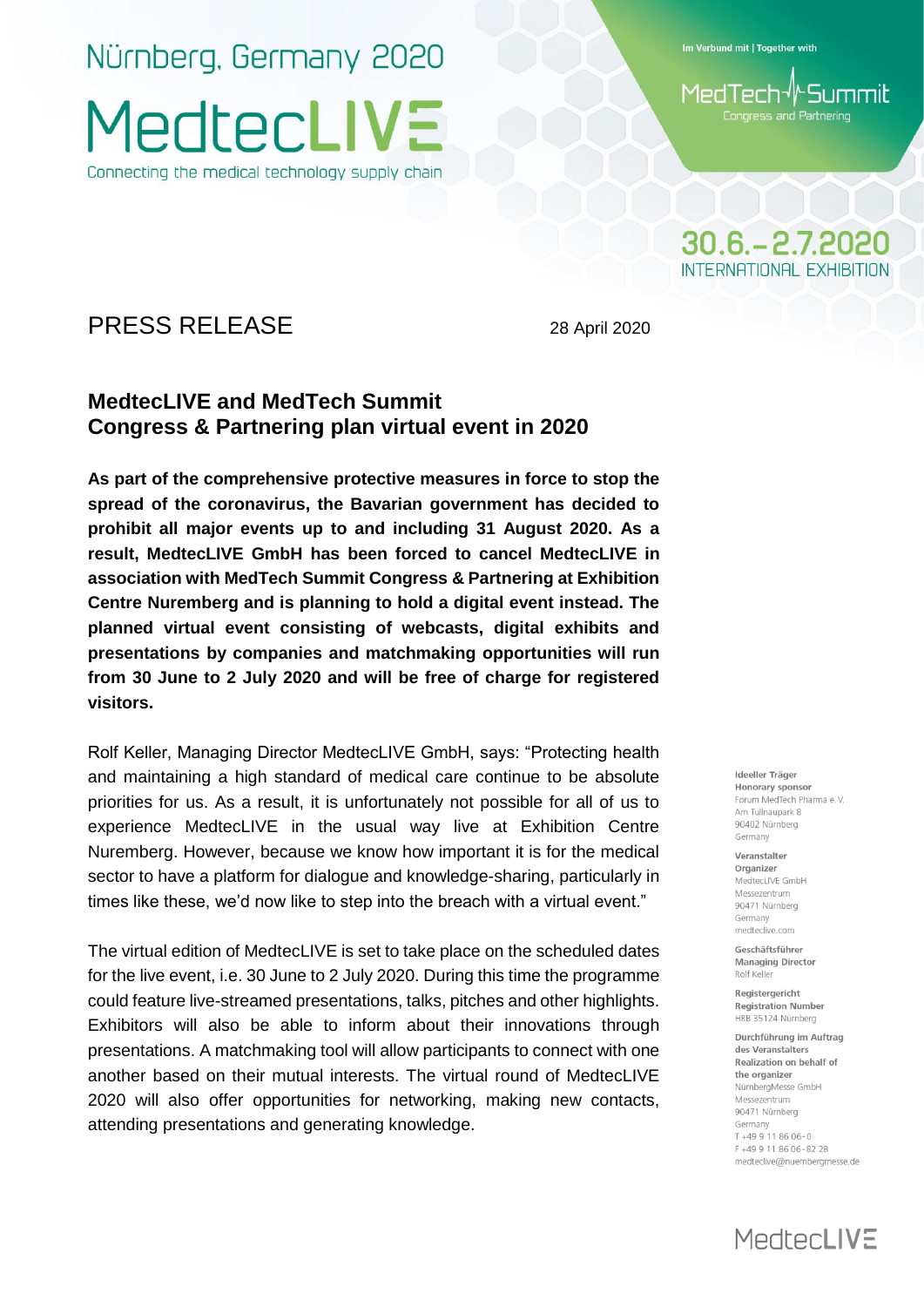## Nürnberg, Germany 2020 MedtecLIV: Connecting the medical technology supply chain

Im Verbund mit | Together with

#### l-Summit MedTech√ Congress and Partnering

## $30.6 - 2.7.2020$ INTERNATIONAL EXHIBITION

#### **Professional expertise at MedTech Summit**

Knowhow and lectures from the programme of the renowned medical technology congress MedTech Summit shall also be incorporated into the virtual event. Dr Jörg Traub, Managing Director of the Forum MedTech Pharma, the honorary sponsor of MedtecLIVE and the MedTech Summit congress, had this to say: "In these challenging times in particular, professional dialogue needs to be ongoing. The need to talk is greater than ever. Digital methods and presentations offer powerful opportunities and we have already made use of these options at Forum MedTech Pharma events in recent months and will continue to expand this. We are currently examining all possibilities for a virtual event and are working to enable an industry exchange and dialogue at the end of June."

#### **Participation options and save the date 2021**

Details of the programme for the virtual MedtecLIVE event and all participation options for exhibitors and visitors are expected to be available at **www.medteclive.com** during May 2020. Planning and preparations for the new format are currently in full swing.

The next regular round of MedtecLIVE will take place in Exhibition Centre Nuremberg from 20 to 22 April 2021.

#### **About MedtecLIVE and MedTech Summit**

MedtecLIVE in combination with MedTech Summit Congress & Partnering is a leading networking platform for the international medical technology community. The trade exhibition's offering covers the full process chain in the production of medical engineering equipment, from prototypes to readyfor-market products. Leading companies, associations and institutions will engage in networking at MedtecLIVE to cultivate contacts, share ideas and create innovations. At the renowned MedTech Summit Congress & Partnering event that accompanies the exhibition, manufacturers, end-users and researchers hold interdisciplinary discussions on the future developments in the sector. This event is organised by the Bavarian Ministry of Economic Affairs, Regional Development and Energy and realised by Bayern Innovativ. The industry network Forum MedTech Pharma is the institutional sponsor of MedtecLIVE and MedTech Summit.